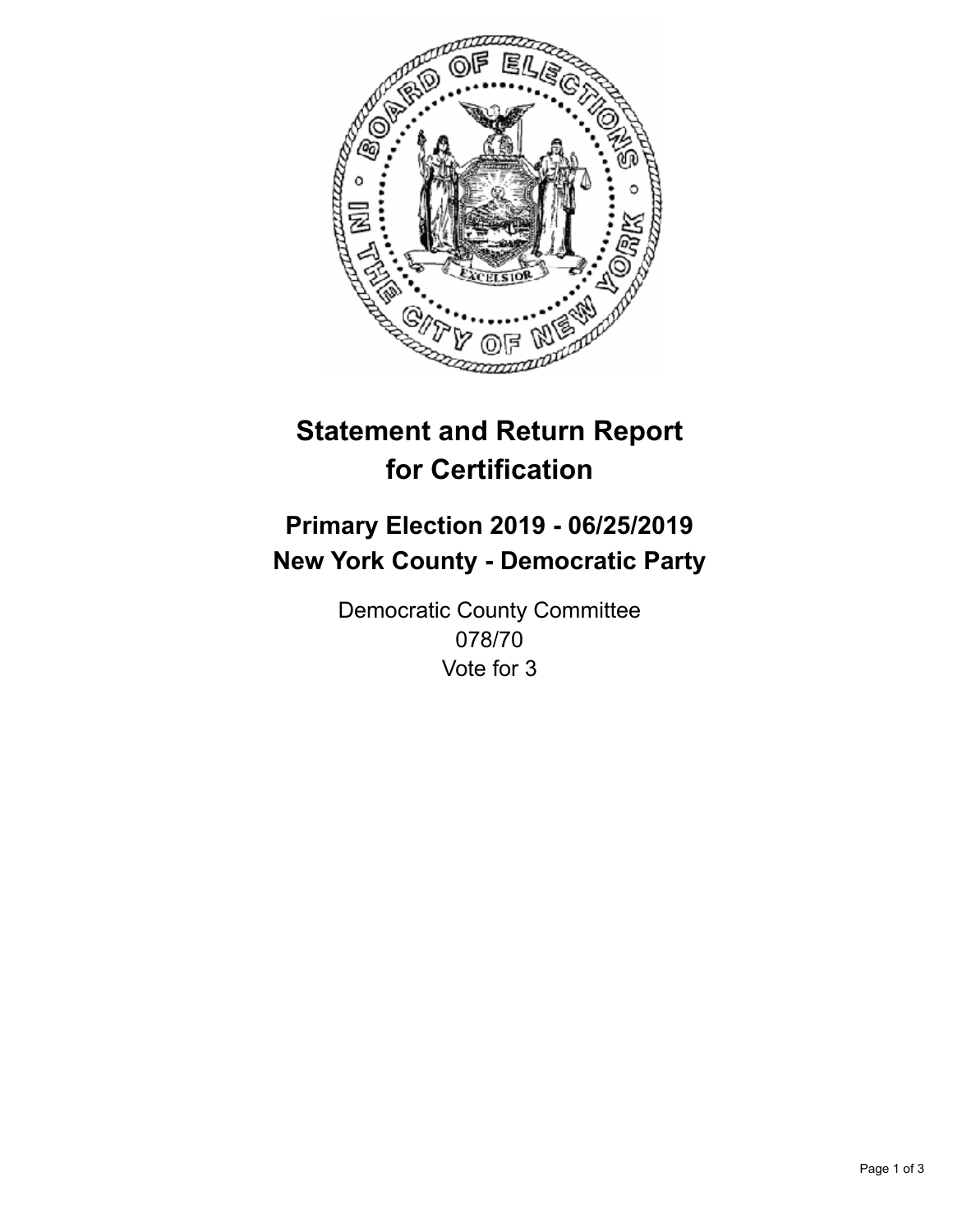

## **Assembly District 70**

| PUBLIC COUNTER                                           | 36 |
|----------------------------------------------------------|----|
| MANUALLY COUNTED EMERGENCY                               | 0  |
| ABSENTEE / MILITARY                                      | 0  |
| <b>AFFIDAVIT</b>                                         |    |
| <b>Total Ballots</b>                                     | 37 |
| Less - Inapplicable Federal/Special Presidential Ballots | 0  |
| <b>Total Applicable Ballots</b>                          | 37 |
| <b>MARIA NOEMI VELEZ</b>                                 | 18 |
| <b>JOYCE MCMILLAN</b>                                    | 12 |
| <b>DANIEL THOMAS</b>                                     | 7  |
| <b>JEANETTE MELENDEZ</b>                                 | 11 |
| BENJAMIN CASTRO (WRITE-IN)                               |    |
| <b>Total Votes</b>                                       | 49 |
| Unrecorded                                               | 62 |